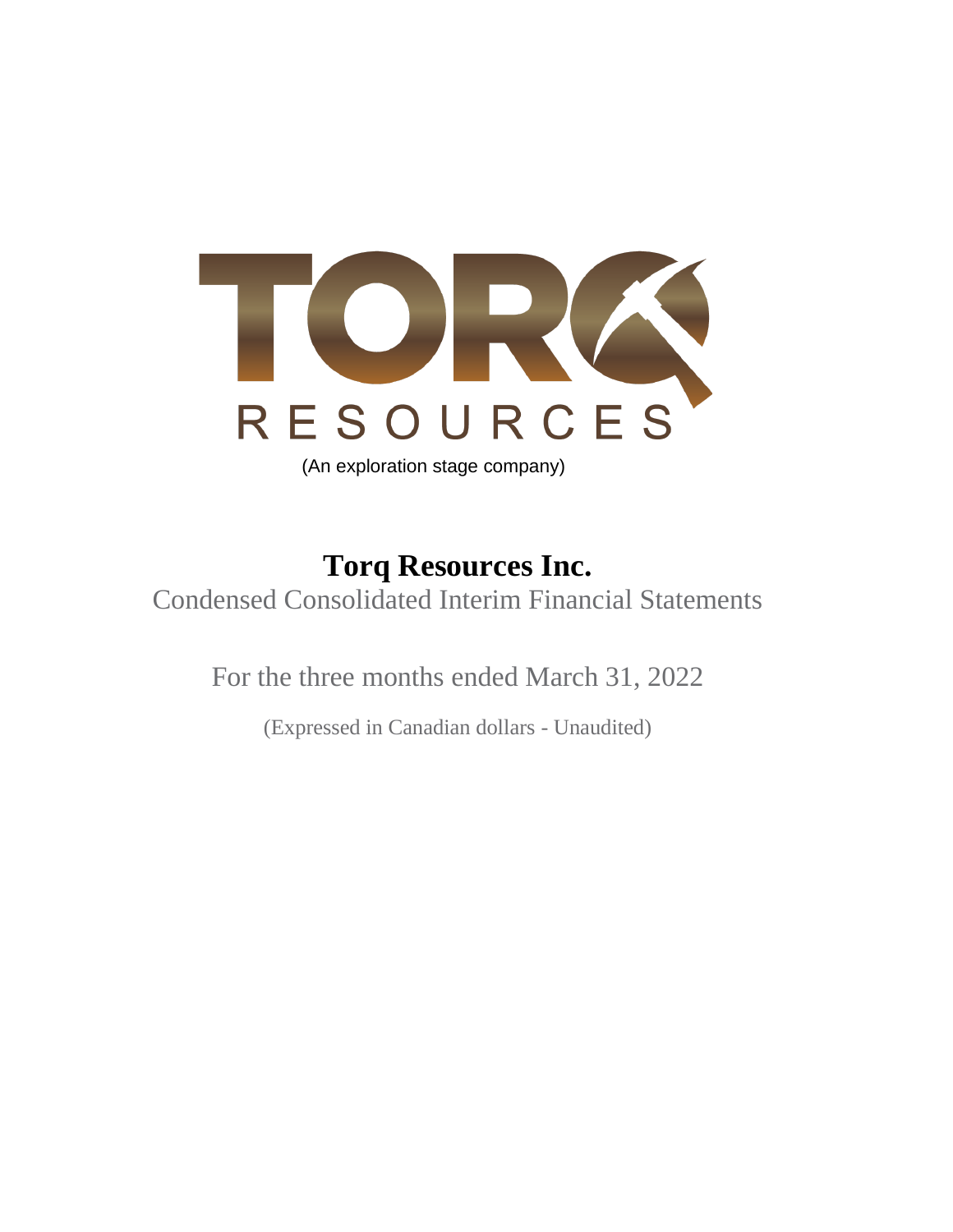Condensed Consolidated Interim Statements of Financial Position

(Expressed in Canadian Dollars, unless otherwise stated - Unaudited)

|                                          | <b>Notes</b> | March 31,<br>2022 | December 31,<br>2021 |
|------------------------------------------|--------------|-------------------|----------------------|
| <b>Assets</b>                            |              |                   |                      |
| <b>Current assets</b>                    |              |                   |                      |
| Cash                                     |              | \$<br>4,711,862   | \$<br>1,899,324      |
| Accounts receivable                      |              | 17,928            | 150,258              |
| Prepaid expenses and deposits            |              | 673,622           | 664,433              |
|                                          |              | 5,403,412         | 2,714,015            |
|                                          |              |                   |                      |
| Equipment                                | 3            | 378,016           | 383,270              |
| Mineral property interests               | 4            | 912,977           | 888,198              |
| <b>Total assets</b>                      |              | \$<br>6,694,405   | \$<br>3,985,483      |
|                                          |              |                   |                      |
| <b>Liabilities</b>                       |              |                   |                      |
| <b>Current liabilities</b>               |              |                   |                      |
| Accounts payable and accrued liabilities |              | \$<br>780,844     | \$<br>676,536        |
| <b>Total liabilities</b>                 |              | 780,844           | 676,536              |
|                                          |              |                   |                      |
| <b>Equity</b>                            |              |                   |                      |
| Share capital                            | 7            | 53,845,806        | 49,124,432           |
| Share option and warrant reserve         | 8            | 9,789,725         | 9,284,921            |
| Shares to be issued                      | 7(c)         | 70,862            | 99,031               |
| Accumulated other comprehensive loss     |              | (49, 639)         | (52, 263)            |
| Deficit                                  |              | (57, 743, 193)    | (55, 147, 174)       |
| <b>Total equity</b>                      |              | 5,913,561         | 3,308,947            |
|                                          |              |                   |                      |
| <b>Total liabilities and equity</b>      |              | \$<br>6,694,405   | \$<br>3,985,483      |

Going concern (Note 1 (c)); Subsequent event (Note 9); Commitment (Note 9)

Approved on behalf of the Board of Directors:

*"Michael Kosowan"* President, Chief Executive Officer and Director

*"Jeffrey Mason"* Director

*The accompanying notes form an integral part of these condensed consolidated interim financial statements.*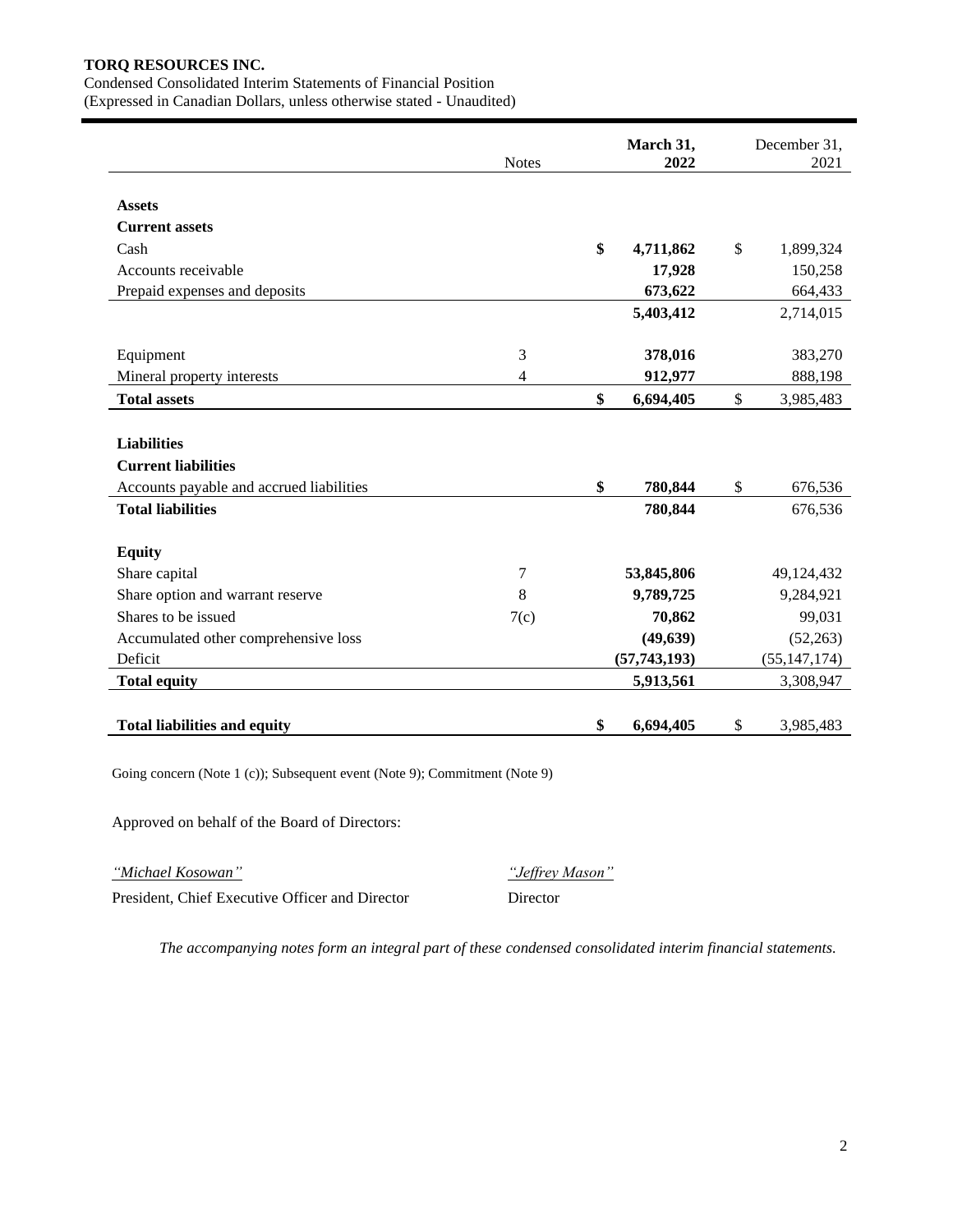Condensed Consolidated Interim Statements of Loss and Comprehensive Loss (Expressed in Canadian Dollars, unless otherwise stated - Unaudited)

Three months ended March 31, Notes **2022** 2021 **Operating expenses** Exploration and evaluation 5 **\$ 1,569,750** \$ 119,924 Fees, salaries and other employee benefits **513,106** 231,883 Legal and professional **47,363** 81,285 Marketing and investor relations **270,932** 465,466 Office and administration **142,170** 212,127 Regulatory, transfer agent and shareholder information **23,167** 17,671 Project investigation 6 **25,405** 120,986 **2,591,893** 1,249,342 **Other expenses (income)** Interest and other income **(7,656)** (11,356) Foreign exchange loss **11,782** 79,206 **4,126** 67,850 **Net loss for the period \$ 2,596,019** \$ 1,317,192 **Other comprehensive loss**  Unrealized currency (gain) loss on translation of foreign operations **(2,624)** 2,988 **Total comprehensive loss for the period \$ 2,593,395** \$ 1,320,180 Basic and diluted loss per share **\$ 0.03** \$ 0.02 Basic and diluted weighted average number of shares **79,859,881** 77,369,386

*The accompanying notes form an integral part of these condensed consolidated interim financial statements.*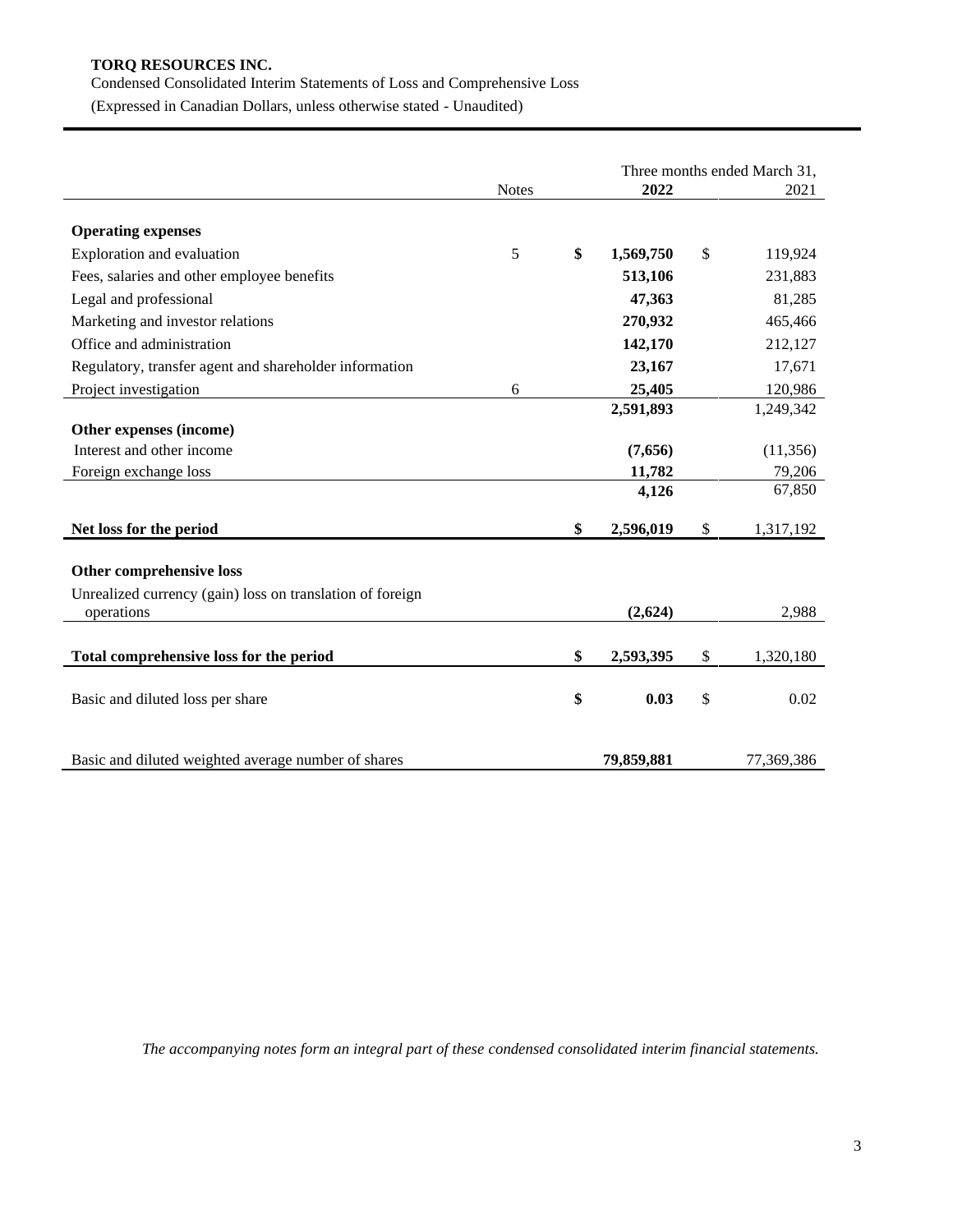Condensed Consolidated Interim Statements of Changes in Equity (Expressed in Canadian Dollars, unless otherwise stated - Unaudited)

|                                                                                                                                                                                                                                             | <b>Notes</b>      | Number of<br>common<br>shares | Share capital       | <b>Share option</b><br>and warrant<br>reserve | <b>Shares</b> to<br>be issued | <b>Accumulated other</b><br>comprehensive loss |    | <b>Deficit</b> | <b>Total equity</b>                          |
|---------------------------------------------------------------------------------------------------------------------------------------------------------------------------------------------------------------------------------------------|-------------------|-------------------------------|---------------------|-----------------------------------------------|-------------------------------|------------------------------------------------|----|----------------|----------------------------------------------|
| <b>Balance, December 31, 2020</b>                                                                                                                                                                                                           |                   | 77,359,164                    | 49,003,385<br>\$    | 8,558,963<br>\$                               | \$                            | \$<br>(1,347)                                  | -8 | (48, 669, 070) | \$<br>8,891,931                              |
| Share options exercised<br>Share-based compensation<br>Shares to be issued for finders' fee<br>Other comprehensive loss for the                                                                                                             |                   | 40,000                        | 33,825              | (9,025)<br>16,226                             | 159,969                       |                                                |    |                | 24,800<br>16,226<br>159,969                  |
| period<br>Net loss for the period                                                                                                                                                                                                           |                   |                               |                     |                                               |                               | (2,988)                                        |    | (1,317,192)    | (2,988)<br>(1,317,192)                       |
| Balance, March 31, 2021                                                                                                                                                                                                                     |                   | 77,399,164                    | 49,037,210<br>\$    | \$<br>8,566,164                               | \$<br>159,969                 | \$<br>(4,335)                                  |    | (49,986,262)   | \$<br>7,772,746                              |
|                                                                                                                                                                                                                                             |                   |                               |                     |                                               |                               |                                                |    |                |                                              |
| Balance, December 31, 2021                                                                                                                                                                                                                  |                   | 77,515,414                    | \$49,124,432        | \$9,284,921                                   | \$<br>99,031                  | \$<br>(52, 263)                                | -S | (55, 147, 174) | \$<br>3,308,947                              |
| Shares and share purchase warrants<br>issued pursuant to offering, net<br>of share issue costs<br>Share-based compensation<br>Shares to be issued for finders' fee<br>Other comprehensive gain for the<br>period<br>Net loss for the period | 7(b)<br>8<br>7(c) | 7,033,400<br>141,667          | 4,693,205<br>28,169 | 351,670<br>153,134                            | (28, 169)                     | 2,624                                          |    | (2,596,019)    | 5,044,875<br>153,134<br>2,624<br>(2,596,019) |
| Balance, March 31, 2022                                                                                                                                                                                                                     |                   | 84,690,481                    | \$53,845,806        | 9,789,725<br>\$                               | \$<br>70,862                  | \$<br>(49, 639)                                |    | (57, 743, 193) | \$<br>5,913,561                              |

*The accompanying notes form an integral part of these condensed consolidated interim financial statements.*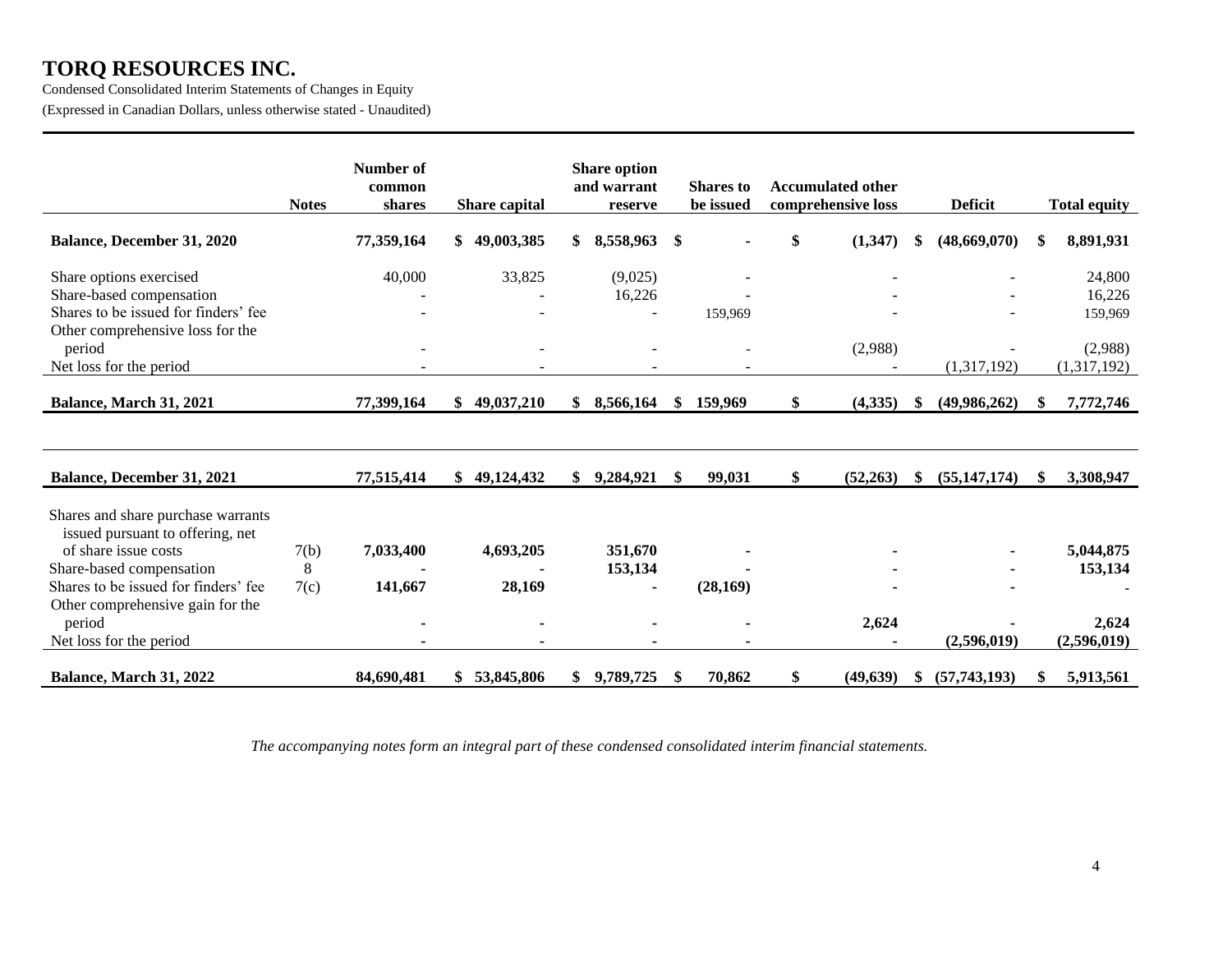Condensed Consolidated Interim Statements of Cash Flows

(Expressed in Canadian Dollars, unless otherwise stated - Unaudited)

|                                                                  | <b>Notes</b> | 2022              | Three months ended March 31,<br>2021 |
|------------------------------------------------------------------|--------------|-------------------|--------------------------------------|
|                                                                  |              |                   |                                      |
| <b>Operating activities</b>                                      |              |                   |                                      |
| Net loss for the period                                          |              | (2,596,019)<br>\$ | (1,317,192)                          |
| Non-cash transactions:                                           |              |                   |                                      |
| Share-based compensation                                         | 8(a)         | 153,134           | 16,226                               |
| Depreciation expense                                             | 3            | 16,016            |                                      |
| Unrealized foreign exchange (gain) loss                          |              | (22, 899)         | 8,728                                |
| Interest and other income                                        |              | (7,656)           | (11,356)                             |
| Changes in non-cash working capital:                             |              |                   |                                      |
| Accounts receivable                                              |              | 132,171           | 610                                  |
| Prepaid expenses and deposits                                    |              | (9, 483)          | (45, 125)                            |
| Accounts payable and accrued liabilities                         |              | 97,607            | 97,961                               |
| Cash used in operating activities                                |              | (2, 237, 129)     | (1,250,148)                          |
| <b>Investing activities</b>                                      |              |                   |                                      |
| Options payments on mineral properties                           | 4            | (31,745)          | (63,065)                             |
| Transaction costs on acquisition of mineral properties           |              |                   | (28, 493)                            |
| Purchase of equipment                                            | 3            | (9,323)           | (112, 779)                           |
| Interest and other income received                               |              | 7,656             | 11,356                               |
| Cash used in investing activities                                |              | (33, 412)         | (192,981)                            |
|                                                                  |              |                   |                                      |
| <b>Financing activities</b>                                      |              |                   |                                      |
| Proceeds from the exercise of share options                      |              |                   | 24,800                               |
| Proceeds from the issuance of shares and share purchase warrants | 7(b)         | 5,044,875         |                                      |
| <b>Cash provided by financing activities</b>                     |              | 5,044,875         | 24,800                               |
|                                                                  |              |                   |                                      |
| Effect of foreign exchange rate changes on cash                  |              | 38,204            | (11,716)                             |
| Increase (decrease) in cash                                      |              | 2,812,538         | (1,430,045)                          |
| Cash, beginning of the period                                    |              | 1,899,324         | 8,748,073                            |
| Cash, end of the period                                          |              | \$<br>4,711,862   | \$<br>7,318,028                      |

*The accompanying notes are an integral part of these condensed consolidated interim financial statements.*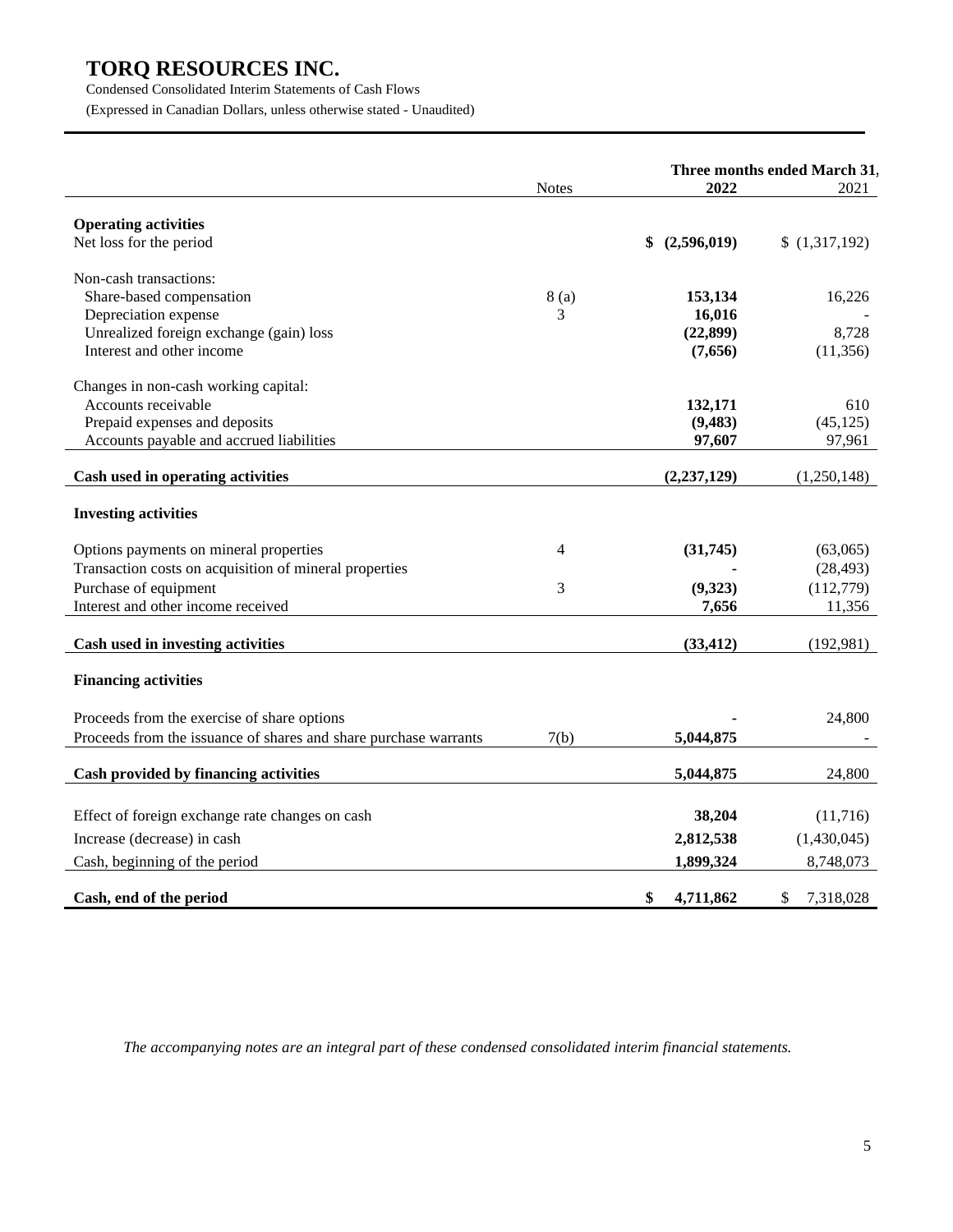Notes to the Condensed Consolidated Interim Financial Statements (Expressed in Canadian Dollars, unless otherwise stated - Unaudited) Three months ended March 31, 2022 and 2021

### **NOTE 1 – BUSINESS OVERVIEW**

#### (a) Corporate information

Torq Resources Inc. (the "Company" or "Torq") is incorporated under the Business Corporations Act (British Columbia) and is listed on the TSX Venture Exchange (the "Exchange") as a Tier 2 mining issuer. The Company's shares trade under the symbol TORQ.V in Canada and on the OTCQX under the US symbol TRBMF. The head office and principal address of Torq is located at 1177 West Hastings Street, Suite 1630, Vancouver, British Columbia, Canada, V6E 2K3.

(b) Nature of operations

The Company is principally engaged in the acquisition and exploration of mineral property interests with focus in the Americas, particularly Chile.

(c) Going concern

These condensed consolidated interim financial statements have been prepared on the assumption that the Company will continue as a going concern. As at March 31, 2022, the Company has net working capital of \$4,622,568 while it incurred a loss for the period of \$2,596,019 for the three months ended. The Company has incurred operating losses to date and does not generate operating revenue to support its activities. With no source of operating revenue, there is no assurance that sufficient funding will be available to conduct further exploration of its mineral properties. Although the Company has had success raising capital in the past, and on March 18, 2022, announced the completion of a non-brokered private placement for gross proceeds of \$5,275,050, the ability to continue as a going concern remains dependent upon Torq's ability to obtain the financing necessary to continue to fund its mineral properties, the realization of future profitable production, proceeds from the disposition of its mineral interests, and/or other sources. These conditions create a material uncertainty that may cast significant doubt about the Company's ability to continue as a going concern.

These condensed consolidated interim financial statements have been prepared on the assumption that the Company will continue as a going concern, meaning it will continue in operation for the foreseeable future and will be able to realize assets and discharge liabilities in the ordinary course of operations.

These condensed consolidated interim financial statements do not give effect to adjustments to the carrying values and classification of assets and liabilities that would be necessary should the Company be unable to continue as a going concern. Such adjustments could be material.

(d) Response to COVID-19

The situation in Canada and Chile with respect to the management of COVID-19 remains fluid and permitted activities are subject to change; the Company is continually reviewing the situation along with provincial and government guidelines and allowing work to be undertaken as long as it is confident that its employees and communities are safe to do so.

While remaining compliant with the restrictions arising from the ongoing management of the pandemic, the Company was able to achieve its planned goals during the three months ended March 31, 2022. As the situation surrounding COVID-19 continues to develop, albeit to a lesser extent, the Company will continue to monitor the situation closely and respond appropriately.

### **NOTE 2 – BASIS OF PRESENTATION**

(a) Statement of compliance

These condensed consolidated interim financial statements have been prepared in accordance with International Accounting Standard ("IAS") 34, "Interim Financial Reporting" using accounting policies consistent with International Financial Reporting Standards ("IFRS") as issued by the International Accounting Standards Board ("IASB") and interpretations issued by the IFRS Interpretations Committee ("IFRIC"). The accounting policies followed in these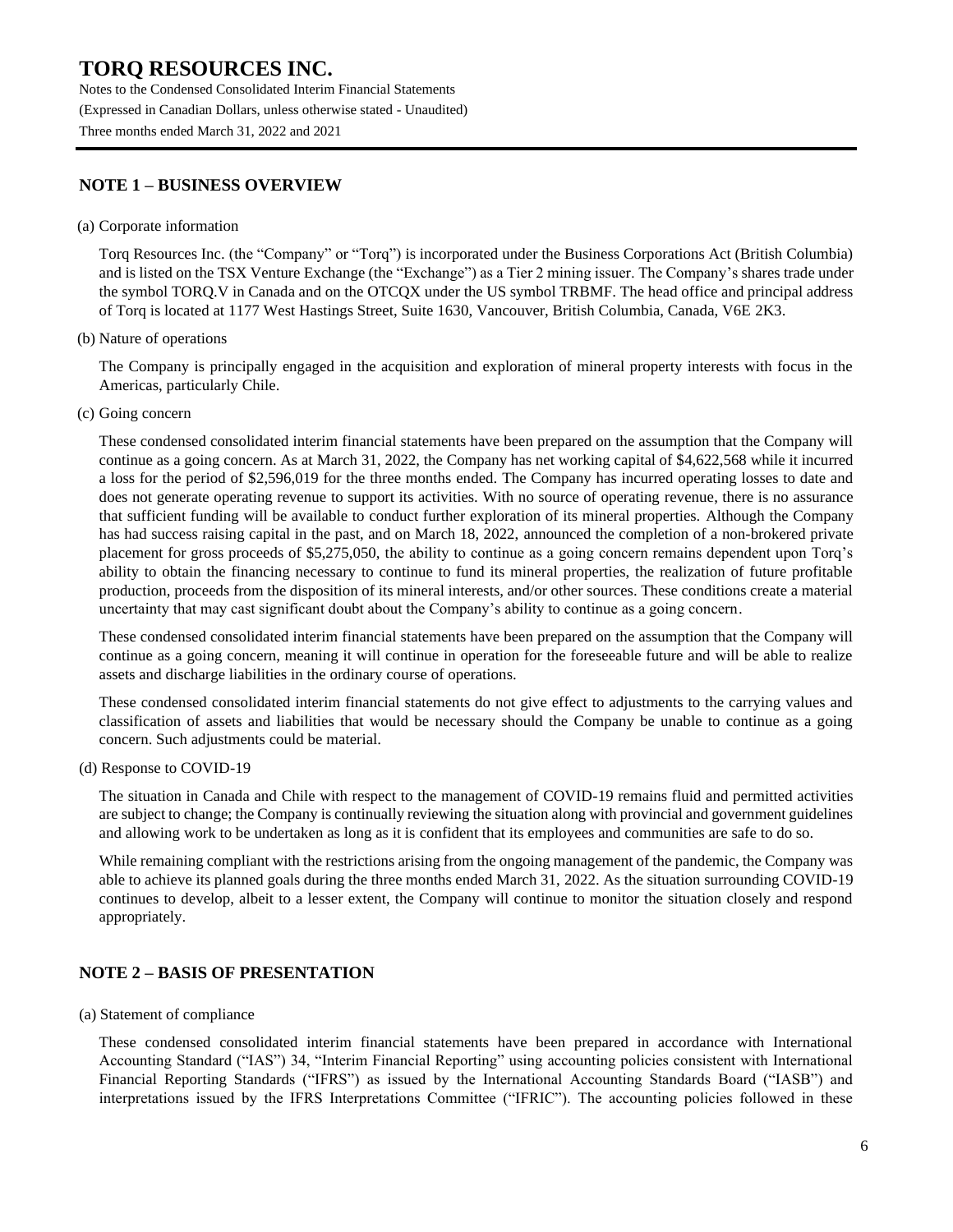Notes to the Condensed Consolidated Interim Financial Statements (Expressed in Canadian Dollars, unless otherwise stated - Unaudited) Three months ended March 31, 2022 and 2021

condensed consolidated interim financial statements are the same as those applied in Note 3 of the Company's most recent audited consolidated financial statements for the years ended December 31, 2021 and 2020.

These condensed consolidated interim financial statements (the "financial statements") should be read in conjunction with the Company's audited consolidated financial statements for the years ended December 31, 2021 and 2020.

These condensed consolidated interim financial statements were approved and authorized for issue by the Board of Directors of the Company on May 27, 2022.

(b) Basis of preparation and consolidation

These condensed consolidated interim financial statements have been prepared on a historical cost basis.

The Company's functional currency is the Canadian dollar ("CAD", "C\$"), which is also the Company's presentation currency. These condensed consolidated interim financial statements are presented in Canadian dollars, unless otherwise noted. Amounts denominated in United States dollars ("USD") are denoted as US\$.

The condensed consolidated interim financial statements include the financial statements of the Company, and the following 100% beneficially owned subsidiaries. Stratton Resources (Canada) Inc., Torq Resources Holding Inc. and Candelaria Minerals S.A.C. are dormant entities in the process of being dissolved. Subsequent to the period end, the Company acquired a 25% interest in Universal Mineral Services Ltd ("UMS") as discussed in Note 9.

| <b>Subsidiary</b>                | <b>Place of incorporation</b> | <b>Functional currency</b> |
|----------------------------------|-------------------------------|----------------------------|
| Stratton Resources (Canada) Inc. | B.C., Canada                  | <b>CAD</b>                 |
| Torq Resources Holdings Inc.     | B.C., Canada                  | <b>CAD</b>                 |
| Candelaria Minerals S.A.C.       | Peru                          | <b>USD</b>                 |
| Torq Resources Chile SpA         | Chile                         | <b>USD</b>                 |
| Minera Margarita SpA             | Chile                         | USD                        |
| Minera Andrea SpA                | Chile                         | <b>USD</b>                 |
| Minera Santa SpA                 | Chile                         | USD                        |

Subsidiaries are fully consolidated from the date on which control is transferred to the Company. They are deconsolidated from the date that control ceases. Control exists when the Company has power over an investee, exposure or rights to variable returns from involvement with the investee and the ability to use its power over the investee to affect the Company's returns.

Intercompany balances and transactions have been eliminated on consolidation.

(c) Critical accounting judgments and estimates

The preparation of the financial statements in conformity with IFRS requires management to select accounting policies and make estimates and judgments that may have a significant impact on the condensed consolidated interim financial statements. Estimates are continuously evaluated and are based on management's experience and expectations of future events that are believed to be reasonable under the circumstances. Actual outcomes may differ from these estimates. The Company's critical accounting judgements and estimates were presented in Note 2 of the audited consolidated financial statements for the years ended December 31, 2021 and 2020, and have been consistently applied in the preparation of these condensed consolidated interim financial statements. No new estimates and judgements were applied for the period ended March 31, 2022.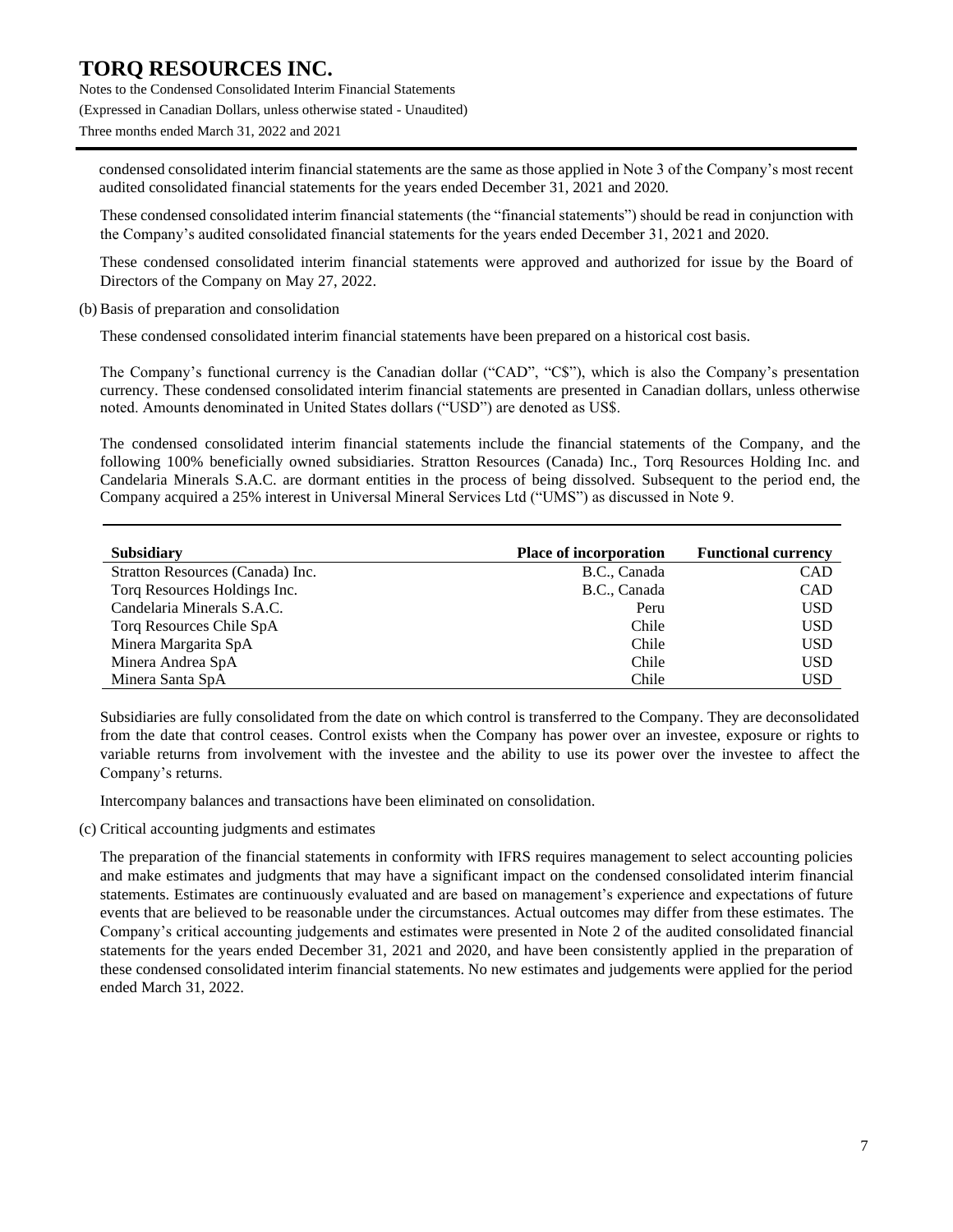Notes to the Condensed Consolidated Interim Financial Statements (Expressed in Canadian Dollars, unless otherwise stated - Unaudited) Three months ended March 31, 2022 and 2021

### **NOTE 3 – EQUIPMENT**

| Balance as at December 31, 2020 |           |
|---------------------------------|-----------|
| <b>Additions</b>                | 415,529   |
| Depreciation                    | (32, 723) |
| Currency translation adjustment | 464       |
| Balance as at December 31, 2021 | 383,270   |
| Additions                       | 9,323     |
| Depreciation                    | (16, 016) |
| Currency translation adjustment | 1,439     |
| Balance as at March 31, 2022    | 378,016   |

### **NOTE 4 – MINERAL PROPERTY INTERESTS**

The Company's mineral property interests are composed of the following:

|                              | <b>Margarita</b><br>Project | Andrea<br>Project | <b>Santa Cecilia</b><br><b>Project</b> | <b>Total</b>  |
|------------------------------|-----------------------------|-------------------|----------------------------------------|---------------|
| As at December 31, 2020      | \$<br>۰                     |                   |                                        |               |
| Acquisition cost             | 103,747                     | 32,707            | 141,706                                | 278,160       |
| Finder's fees shares         | 159,969                     |                   |                                        | 159,969       |
| Option payments              | 189,790                     | 132,038           | 123,580                                | 445,408       |
| Foreign currency translation | 380                         | 1,081             | 3,200                                  | 4,661         |
| As at December 31, 2021      | \$<br>453,886               | \$<br>165,826     | \$<br>268,486                          | \$<br>888,198 |
| Option payments              | 31,745                      |                   |                                        | 31,745        |
| Foreign currency translation | (3,235)                     | (1,910)           | (1,821)                                | (6,966)       |
| As at March 31, 2022         | \$<br>482,396               | \$<br>163,916     | 266,665                                | 912,977       |

(a) Margarita project

On March 8, 2021, the Company announced it had acquired the option to earn a 100% interest in the Margarita iron-oxidecopper-gold project (the "Margarita Project") located in Chile, 65 kilometres ("km") north of the city of Copiapo. The Company acquired the rights that constitute the Margarita Project through two option agreements: the Margarita claims and the La Cototuda claims.

Pursuant to the Margarita Project option arrangement, the Company incurred finder's fees requiring the issuance of 466,667 common shares of the Company (the "Finder's Fee Shares") in separate tranches as follows: 81,250 shares were issued on April 7, 2021; 141,667 shares were issued on March 31, 2022, and the final 243,750 shares are to be issued on March 31, 2023. These Finder's Fee Shares have been recognized at a total \$159,969 fair value within equity. Fair value of the Finder's Fee shares was determined with the first tranche of 81,250 shares having a \$60,938 fair value (\$0.75 per share market price on the date of the Margarita Project agreement as the shares were issued within 30 days of the agreement). The fair value of the remaining 385,417 shares was measured using the Black Scholes pricing model.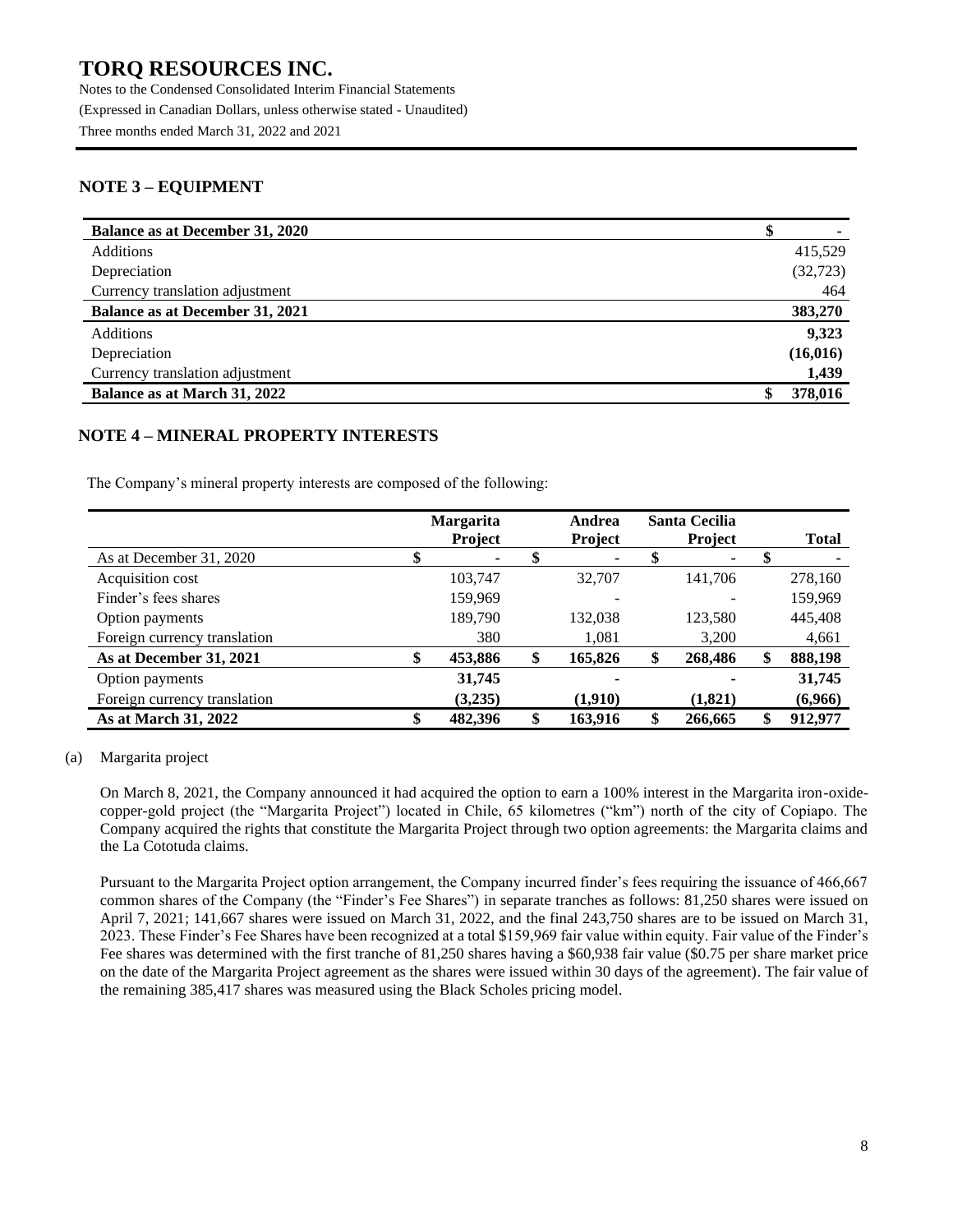Notes to the Condensed Consolidated Interim Financial Statements (Expressed in Canadian Dollars, unless otherwise stated - Unaudited) Three months ended March 31, 2022 and 2021

#### Margarita Claims

Under the option agreement, the Company can acquire a 100% interest in the Margarita claims by making cash payments totaling US\$6,200,000 over 66 months. The Company is required to incur work expenditures totaling US\$3,050,000 within 30 months of signing the definitive agreement, approximately US\$2.2 million of eligible work expenditures had been incurred as at March 31, 2022.

|                                                         | <b>Cash payments</b><br>(US\$) |    | Work expenditures<br>requirement<br>(US\$) |
|---------------------------------------------------------|--------------------------------|----|--------------------------------------------|
| April 20, 2021 (paid C\$62,445)                         | 50,000                         | -S |                                            |
| August 22, 2021 (paid C\$64,280, work requirements met) | 50,000                         |    | 400,000                                    |
| August 22, 2022                                         | 100,000                        |    | 1,150,000                                  |
| August 22, 2023                                         | 300,000                        |    | 1,500,000                                  |
| August 22, 2024                                         | 1,200,000                      |    |                                            |
| August 22, 2025                                         | 2,000,000                      |    |                                            |
| <b>August 22, 2026</b>                                  | 2,500,000                      |    | -                                          |
|                                                         | 6.200.000                      | \$ | 3.050.000                                  |

The Margarita claims are subject to a net smelter return ("NSR") royalty of 1.0% with 50% (being 0.5%) which can be repurchased by the Company, at the Company's discretion, for US\$2,000,000.

#### La Cototuda Claims

Under the La Cototuda option agreement, the Company can acquire a 100% interest in the La Cototuda claims by making cash payments totalling US\$900,000 over 36 months as follows:

|                                    | Cash payments (US\$) |  |
|------------------------------------|----------------------|--|
| February 23, 2021 (paid C\$63,065) | 50,000               |  |
| February 23, 2022 (paid C\$31,795) | 25,000               |  |
| August 23, 2022                    | 225,000              |  |
| February 23, 2023                  | 250,000              |  |
| February 23, 2024                  | 350,000              |  |
|                                    | 900,000              |  |

The schedule of the La Cototuda option payments were amended during the quarter and the table above shows the commitments as agreed at the date of these condensed consolidated interim financial statements.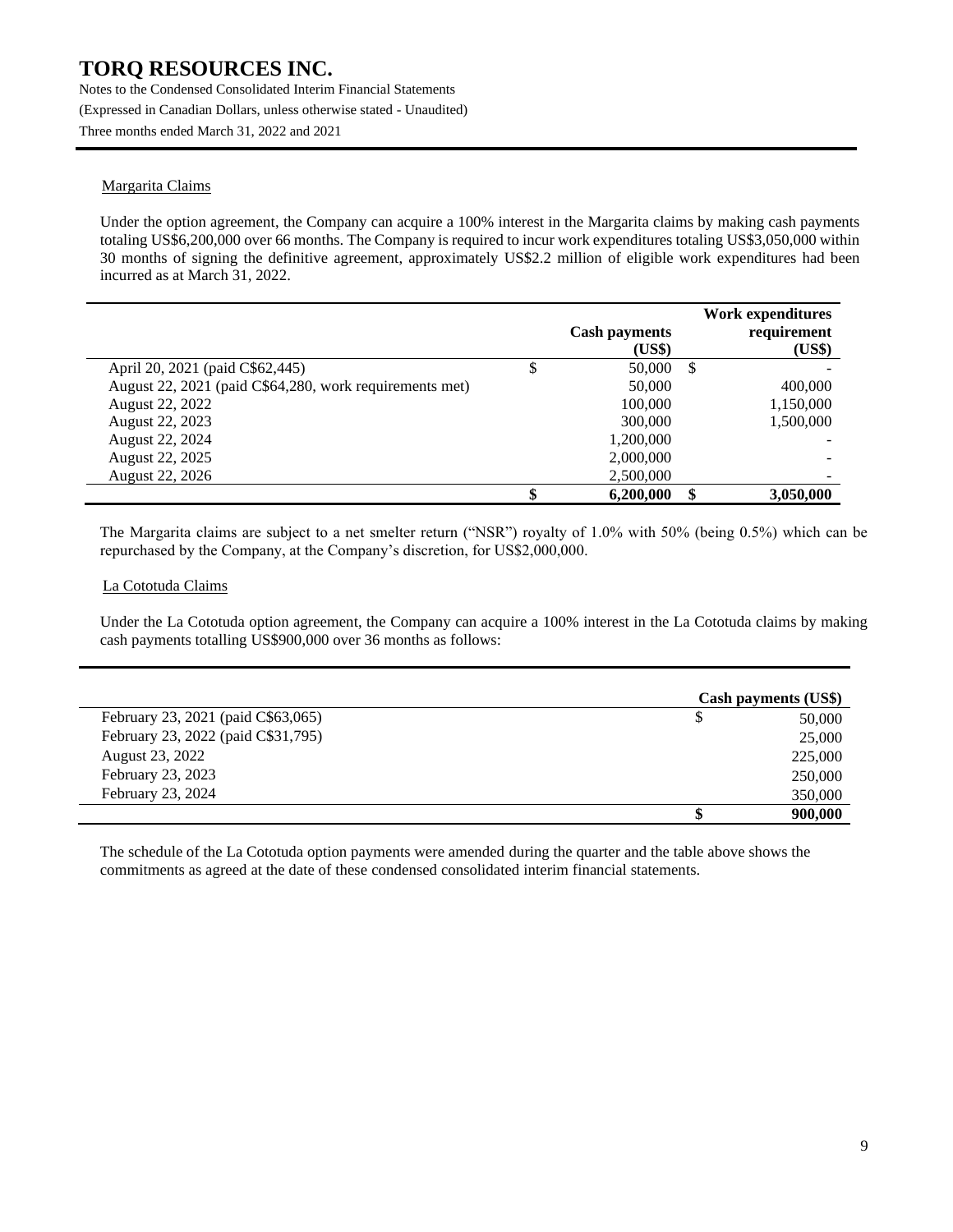Notes to the Condensed Consolidated Interim Financial Statements (Expressed in Canadian Dollars, unless otherwise stated - Unaudited) Three months ended March 31, 2022 and 2021

#### (b) Andrea project

On May 25, 2021, the Company announced it had acquired the option to earn a 100% interest in the Andrea copper porphyry project (the "Andrea Project") located in northern Chile, 100 km east of the city of La Serena. The Company acquired the rights that constitute the Andrea Project through three option agreements.

Under the option agreements the Company can acquire a 100% interest in Andrea, subject to NSR, through cash payments as follows:

|                                              | <b>Cash payments</b><br>(US\$) |
|----------------------------------------------|--------------------------------|
| July 23, 2021 (paid C\$132,038)              | \$<br>105,000                  |
| May 24, 2022 (paid subsequent to period end) | 135,000                        |
| May 24, 2023                                 | 185,000                        |
| May 24, 2024                                 | 300,000                        |
| May 24, 2025                                 | 1,000,000                      |
| May 24, 2026                                 | 4,275,000                      |
|                                              | \$<br>6,000,000                |

The Andrea Project option agreements include an NSR of 1.5%, which can be repurchased by the Company, at the Company's discretion, for US\$3,000,000.

#### (c) Santa Cecilia project

On October 21, 2021, the Company announced that it has acquired an option to earn a 100% interest in the 3,250-hectare Santa Cecilia gold-copper project, ("Santa Cecilia"), located approximately 100 km east of the city of Copiapo in Northern Chile. The project is in the southern region of the world-class Maricunga belt and immediately north of the El Indio belt.

Under the option agreement the Company can acquire 100% interest in the project, through cash payments as follows:

|                                    | <b>Cash payments</b> |
|------------------------------------|----------------------|
|                                    | (US\$)               |
| October 21, 2021 (paid C\$123,580) | \$<br>100,000        |
| October 21, 2022                   | 300,000              |
| October 21, 2024                   | 600,000              |
| October 21, 2025                   | 1,000,000            |
| October 21, 2026                   | 3,000,000            |
| October 21, 2027                   | 5,000,000            |
| October 21, 2028                   | 15,000,000           |
|                                    | \$<br>25,000,000     |

Under the option agreement, the Company is also committed to the following work expenditures, which are scheduled from the date the Company obtains the necessary permits, which includes both drill permits and social license from indigenous communities located in the area of interest, to start its exploration campaigns.

| Date from obtaining permits, within | <b>Work Expenditures</b> |
|-------------------------------------|--------------------------|
|                                     | (US\$)                   |
| 12 months                           | 3,000,000<br>P           |
| 24 months                           | 4,500,000                |
| 36 months                           | 8,000,000                |
|                                     | 15,500,000<br>J.         |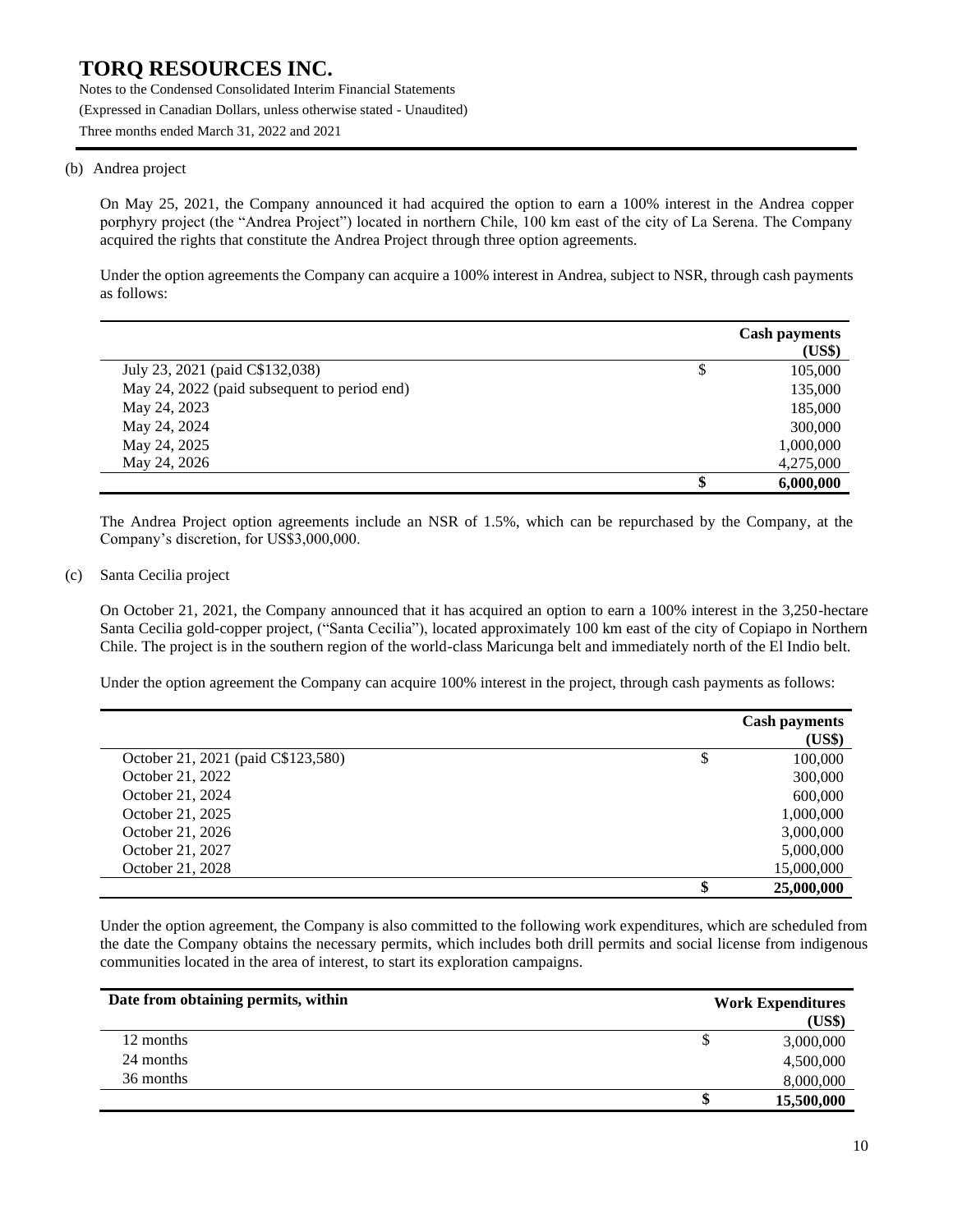Notes to the Condensed Consolidated Interim Financial Statements (Expressed in Canadian Dollars, unless otherwise stated - Unaudited) Three months ended March 31, 2022 and 2021

The option agreement includes an NSR of 3%, half of which is buyable once the option is executed for a price that will be based on the fair value of the project, determined by mutual agreement between the parties.

### **NOTE 5 – EXPLORATION AND EVALUATION**

For the three months ended March 31, 2022, the Company's exploration and evaluation costs were as follows:

|                                           |    | <b>Margarita</b> | Andrea       |               | <b>Santa Cecilia</b> |          | <b>Total</b> |
|-------------------------------------------|----|------------------|--------------|---------------|----------------------|----------|--------------|
| Geological consulting, salaries and wages | ۰D | 257,240          | \$<br>68.924 | <sup>\$</sup> | 255,890              | <b>S</b> | 582,054      |
| Geophysics, sampling and assays           |    | 69,293           | 472          |               |                      |          | 69,765       |
| Share-based compensation                  |    | 15,970           | 4.150        |               | 6.137                |          | 26,257       |
| Travel, meals and accommodation           |    | 40.036           | 3,568        |               | 3,602                |          | 47,206       |
| Environmental and permitting              |    | 2,392            | 15,128       |               | 36.452               |          | 53,972       |
| Project support                           |    | 50,777           | 28,580       |               | 32.349               |          | 111,706      |
| Drilling                                  |    | 678,790          |              |               |                      |          | 678,790      |
| Total                                     |    | 1,114,498        | 120.822      | £.            | 334,430              |          | 1,569,750    |

For the three months ended March 31, 2021, the Company's exploration and evaluation costs were \$119,924 which were related to the Margarita project.

### **NOTE 6 – PROJECT INVESTIGATION**

|                                           | Three months ended March 31, |        |  |         |
|-------------------------------------------|------------------------------|--------|--|---------|
|                                           |                              | 2022   |  | 2021    |
| Geological consulting, salaries and wages | \$                           | 23,269 |  | 110,309 |
| Share-based compensation                  |                              |        |  | 8,200   |
| Travel, meals and accommodation           |                              | 113    |  | 428     |
| Project support                           |                              | 2,023  |  | 2,049   |
|                                           | \$                           | 25,405 |  | 120,986 |

### **NOTE 7 – SHARE CAPITAL**

(a) Authorized

Unlimited common shares without par value.

(b) Common share issuances

During the three months ended March 31, 2022, the Company issued 141,667 common shares with a \$28,169 fair value, pursuant to the Margarita Project finder's fee agreement (Note 4 (a)).

On March 1, 2022, the Company closed a non-brokered private placement of 7,033,400 units at a price of \$0.75 per unit for gross proceeds of \$5,275,050. Each unit consists of a common share and a three-year share purchase warrant, exercisable at \$1.10. Share issuance costs including customary referral fees amounted to \$230,175.

| March 2022 Private placement |            |
|------------------------------|------------|
| Gross proceeds               | 5,275,050  |
| Share issuance costs         | (230, 175) |
| Net proceeds                 | 5,044,875  |
| <b>Warrants</b>              | (351,670)  |
| Impact on share capital      | 4,693,205  |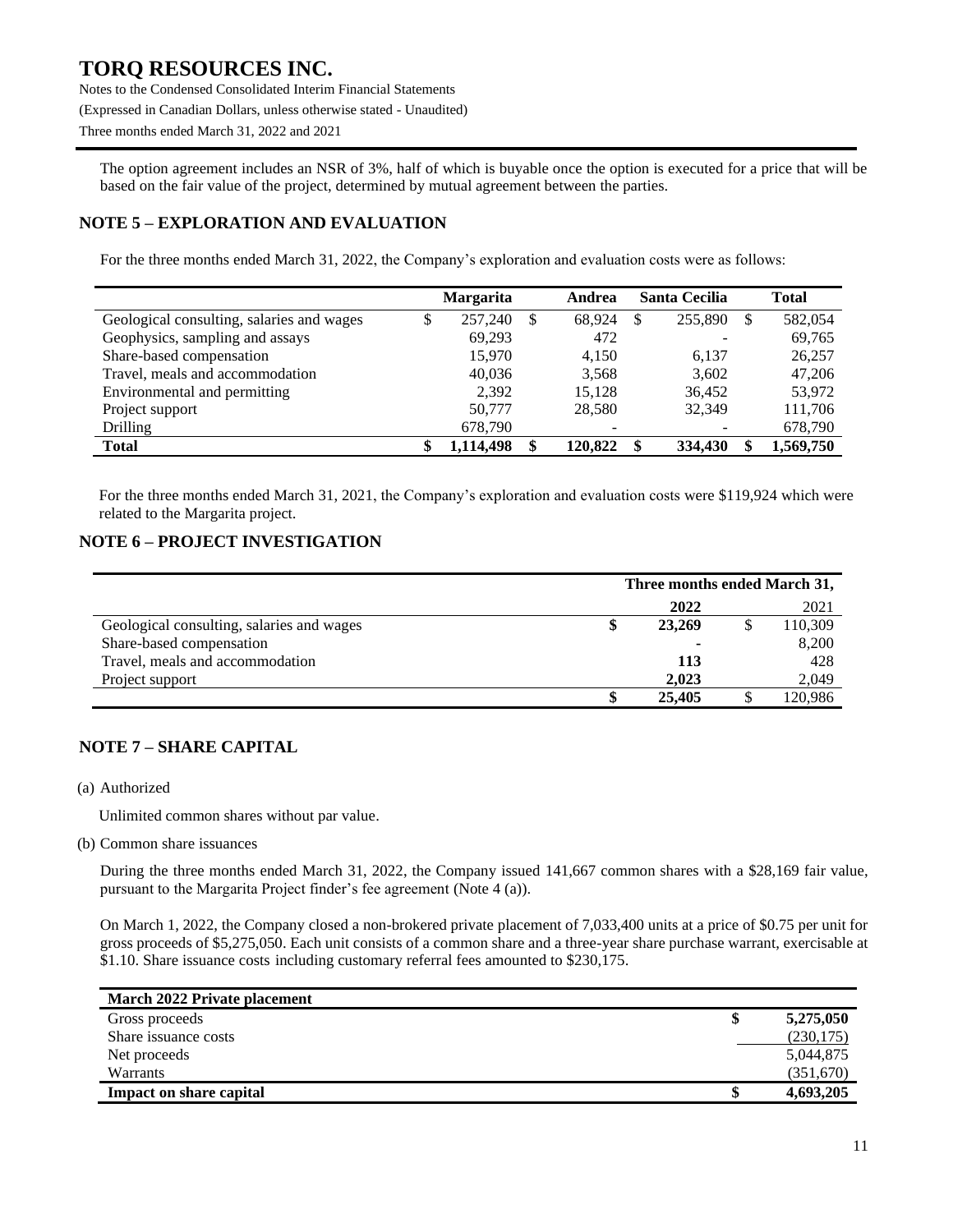Notes to the Condensed Consolidated Interim Financial Statements (Expressed in Canadian Dollars, unless otherwise stated - Unaudited) Three months ended March 31, 2022 and 2021

The Company applied the residual value approach to allocate the proceeds received from the unit offering to their respective components (shares and warrants). Using this approach, the Company attributed a residual value of \$351,670 to the warrants issued.

(c) Shares to be issued

As discussed in Note 4(a), in 2021 the Company incurred finder's fees requiring issuance of 466,667 common shares of the Company in relation to the Margarita Project option agreement. These shares are to be issued in three tranches; during the three months ended March 31, 2022, the second tranche of 141,667 shares were issued with \$28,169 reclassified from shares to be issued to share capital. The remaining 243,750 shares are to be issued to the finders in one further tranche in 2023.

### **NOTE 8 – SHARE OPTION AND WARRANT RESERVE**

#### (a) Share-based options

The Company maintains a Rolling Share-based Option Plan providing for the issuance of share options up to 10% of the Company's issued and outstanding common shares. The Company may grant from time to time share options to its directors, officers, employees and other service providers. The share options typically vest 25% on the date of the grant and 12½% every three months thereafter for a total vesting period of 18 months.

The continuity of the number of share options issued and outstanding is as follows:

|                                | Number of share<br>options | Weighted average<br>exercise price |      |  |
|--------------------------------|----------------------------|------------------------------------|------|--|
| Outstanding, December 31, 2020 | 6,846,875                  |                                    | 0.81 |  |
| Granted                        | 2,420,000                  |                                    | 0.80 |  |
| Exercised                      | (75,000)                   |                                    | 0.56 |  |
| Expired                        | (1,384,375)                |                                    | 0.85 |  |
| Forfeited                      | (62,500)                   |                                    | 0.77 |  |
| Outstanding, December 31, 2021 | 7,745,000                  |                                    | 0.80 |  |
| Cancelled/Expired              | (100,000)                  |                                    | 0.85 |  |
| Outstanding, March 31, 2022    | 7,645,000                  | \$                                 | 0.80 |  |

As at March 31, 2022, the number of share options outstanding and exercisable was as follows:

|              |               | <b>Outstanding</b> |              | <b>Exercisable</b> |               |          |              |
|--------------|---------------|--------------------|--------------|--------------------|---------------|----------|--------------|
|              |               |                    | Remaining    |                    |               |          | Remaining    |
|              | Number of     | Exercise           | contractual  | Number of          |               | Exercise | contractual  |
| Expiry date  | share options | price              | life (years) | share options      |               | price    | life (years) |
| Aug 30, 2022 | 4,400,000     | \$<br>0.85         | 0.42         | 4,200,000          | $\mathcal{S}$ | 0.85     | 0.42         |
| Sep 21, 2023 | 125,000       | 0.50               | 1.48         | 125,000            |               | 0.50     | 1.48         |
| Apr 1, 2024  | 250,000       | 0.50               | 2.01         | 250,000            |               | 0.50     | 2.01         |
| May 25, 2025 | 400,000       | 0.58               | 3.15         | 400,000            |               | 0.58     | 3.15         |
| Jun 25, 2025 | 150,000       | 0.66               | 3.24         | 150,000            |               | 0.66     | 3.24         |
| Apr 7, 2026  | 1,355,000     | 0.77               | 4.02         | 846,875            |               | 0.77     | 4.02         |
| Sep 3, 2026  | 375,000       | 0.82               | 4.43         | 187,500            |               | 0.82     | 4.43         |
| Nov 24, 2026 | 590,000       | 0.86               | 4.65         | 221,250            |               | 0.86     | 4.65         |
|              | 7,645,000     | \$<br>0.80         | 1.85         | 6,580,625          | \$            | 0.80     | 1.45         |

The Company uses the fair value method of accounting for all share-based payments to directors, officers, employees and others providing similar services. During the three months ended March 31, 2022 and 2021, the Company recognized share-based compensation expense as follows: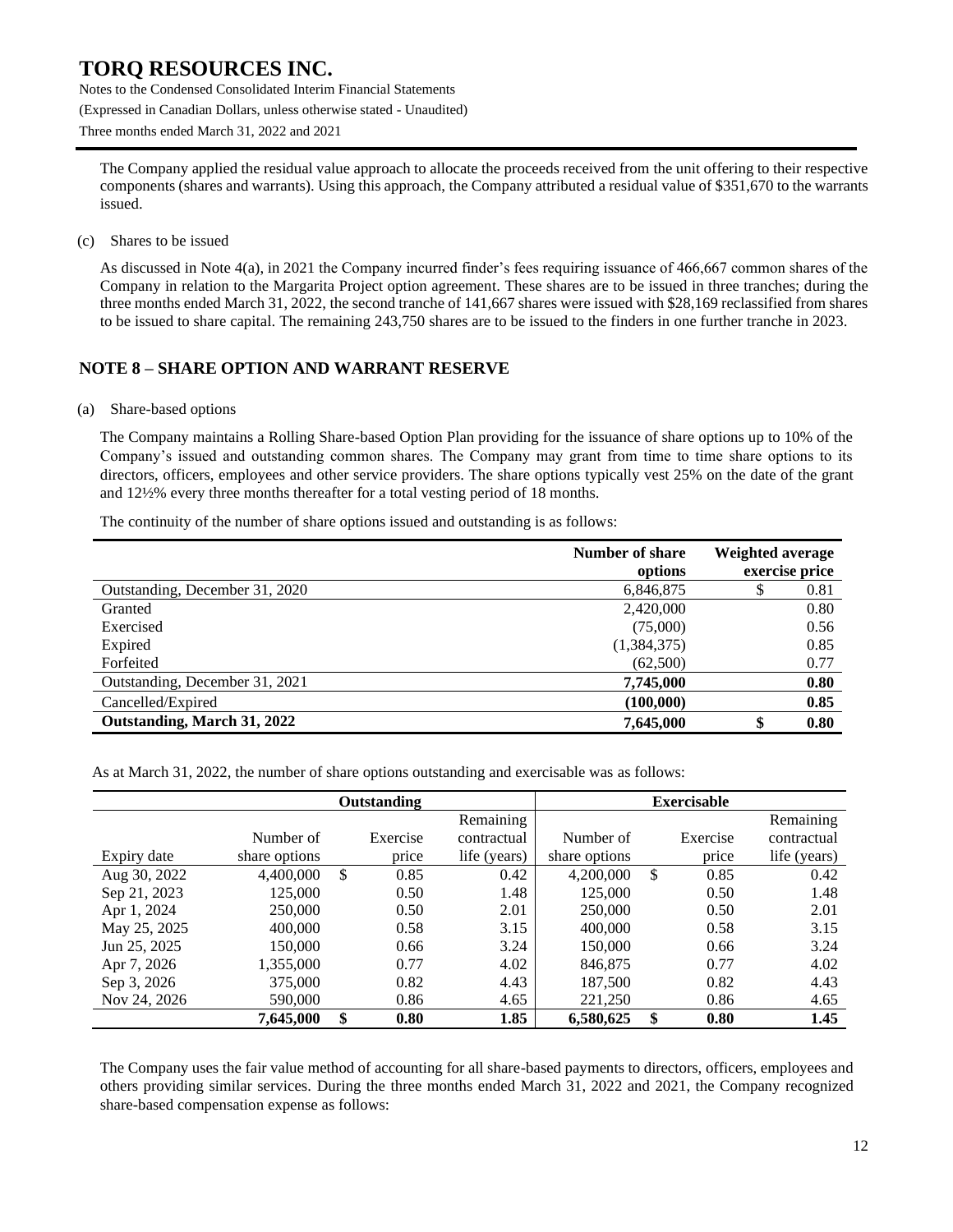Notes to the Condensed Consolidated Interim Financial Statements (Expressed in Canadian Dollars, unless otherwise stated - Unaudited) Three months ended March 31, 2022 and 2021

|                                            | Three months ended March 31, |         |  |        |
|--------------------------------------------|------------------------------|---------|--|--------|
|                                            |                              | 2022    |  | 2021   |
| Included in:                               |                              |         |  |        |
| Exploration and evaluation                 | \$                           | 26,257  |  |        |
| Fees, salaries and other employee benefits |                              | 115,903 |  | 8,026  |
| Marketing and investor relations           |                              | 10,974  |  |        |
| Project investigation                      |                              |         |  | 8,200  |
|                                            |                              | 153,134 |  | 16,226 |

(b) Share purchase warrants

As at March 31, 2022, the Company had 7,033,400 share purchase warrants outstanding (December 31, 2021- nil).

### **NOTE 9 – RELATED PARTY TRANSACTIONS**

All transactions with related parties have occurred in the normal course of operations. All amounts payable and receivable are unsecured, non-interest bearing and have no specific terms of settlement, unless otherwise noted.

|                                                        | Three months ended March 31, |         |    |         |  |
|--------------------------------------------------------|------------------------------|---------|----|---------|--|
|                                                        |                              | 2022    |    | 2021    |  |
| Universal Mineral Services Ltd. ("UMS")                |                              |         |    |         |  |
| Exploration and evaluation                             | \$                           | 24,730  | -S |         |  |
| Fees, salaries and other employee benefits             |                              | 71,255  |    | 42,345  |  |
| Marketing and investor relations                       |                              | 2.822   |    | 9,038   |  |
| Office and administration                              |                              | 60,020  |    | 43,421  |  |
| Project investigation                                  |                              | 436     |    | 24,456  |  |
| Legal and professional                                 |                              | 14,785  |    |         |  |
| Regulatory, transfer agent and shareholder information |                              | 51      |    | 42      |  |
| Share issue costs                                      |                              | 1,146   |    |         |  |
| Total transactions for the period                      |                              | 175,245 |    | 119.302 |  |

UMS provides geological, financial and transactional advisory services as well as administrative services to the Company on an ongoing, cost recovery basis. Having these services available through UMS on an as needed basis, allows the Company to maintain a more efficient and cost-effective corporate overhead structure by hiring fewer full-time employees and engaging outside professional advisory firms less frequently. The agreement has an indefinite term and can be terminated by either party upon providing due notice. During the year ended December 31, 2021, UMS entered into an office lease agreement with a term of ten years, for which certain rent expenses will be payable by the Company. As at March 31, 2022, the Company expects to incur approximately \$1.2 million in respect of its share of future rent.

Throughout the year ended December 31, 2021, UMS was owned by Ivan Bebek and Shawn Wallace who were both directors of Torq, although Mr Bebek retired from the Board of Torq in November 2021. On December 31, 2021, these two shareholders sold their shares in UMS for nominal consideration and at the same time resigned as directors of UMS. Steven Cook, who acquired the UMS shares, is also a director of Torq and on the date of transfer also took over as sole director of UMS. On April 1, 2022, subsequent to the period end, UMS was restructured whereby Mr. Cook transferred his ownership equally to the four public companies which share its services, including Torq. As a result, Torq now has a 25% shareholding in its shared service company, UMS, which it purchased for nominal consideration.

As at March 31, 2022, the Company's accounts payable and accrued liabilities include an amount owing to UMS of \$62,002 (December 31, 2021 - \$115,446). In addition, the Company has \$420,000 on deposit with UMS, recognized within prepaid expenses and deposits as at March 31, 2022 (December 31, 2021 - \$458,112).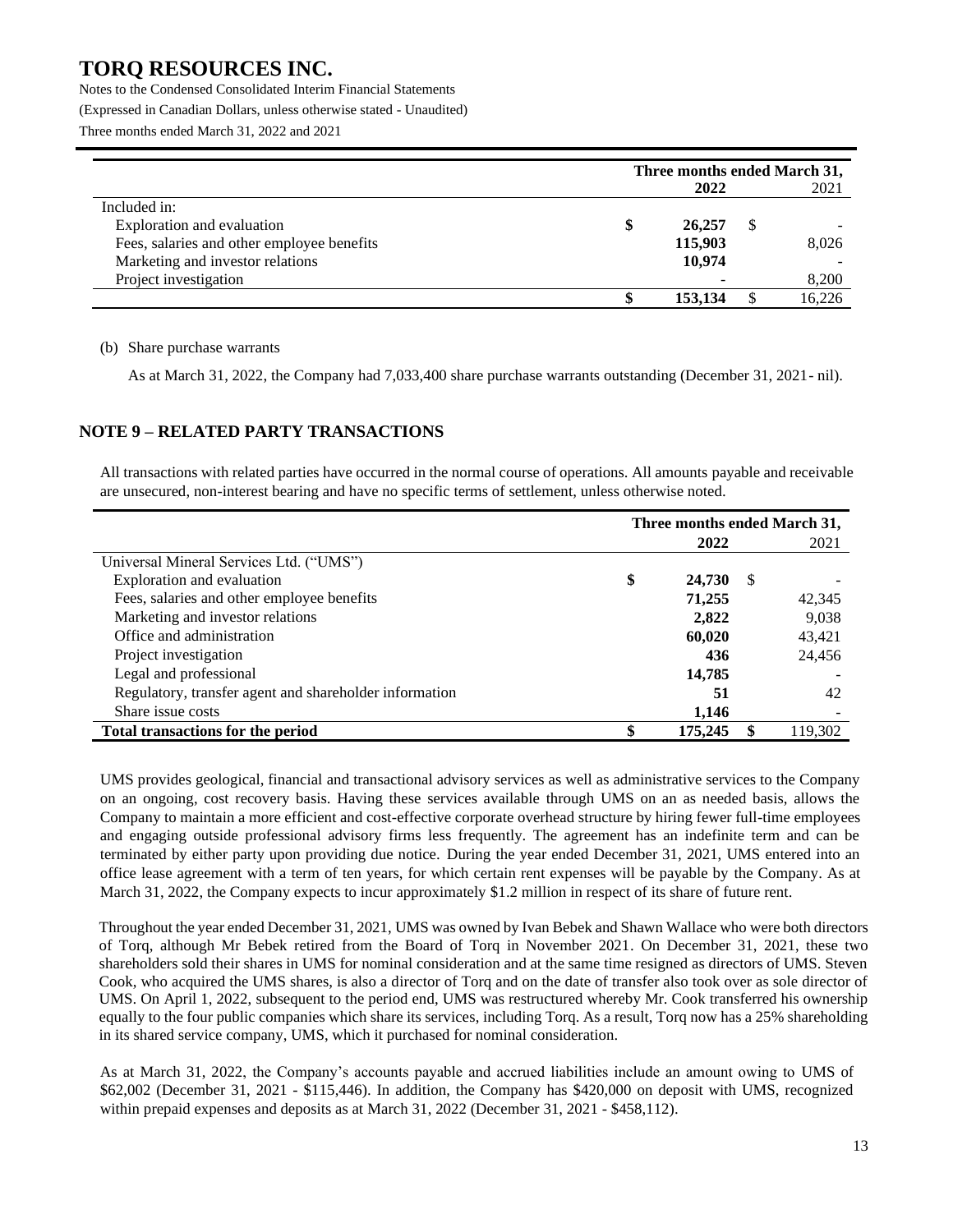Notes to the Condensed Consolidated Interim Financial Statements (Expressed in Canadian Dollars, unless otherwise stated - Unaudited) Three months ended March 31, 2022 and 2021

#### Key management compensation

In addition to the transactions disclosed above the Company provided the following compensation to key management members, being its five executives, and four non-executive directors:

|                                      | Three months ended March 31, |         |  |         |
|--------------------------------------|------------------------------|---------|--|---------|
|                                      |                              | 2022    |  | 2021    |
| Salaries and other employee benefits |                              | 234,486 |  | 200,463 |
| Fees paid to non-executive directors |                              | 15,492  |  | 17,813  |
| Share-based compensation             |                              | 42,173  |  | 13.492  |
|                                      |                              | 292,151 |  | 231,768 |

### **NOTE 10 – FINANCIAL INSTRUMENTS**

Financial instruments are evaluated under a fair value hierarchy that reflects the significance of inputs in making fair value measurements as follows:

Level 1 – Quoted prices in active markets for identical assets or liabilities.

Level 2 – Inputs other than quoted prices included in Level 1 that are observable for the asset or liability, either directly (market prices) or indirectly (derived from market prices).

Level 3 – Inputs for the asset or liability are not based upon observable market data.

As at March 31, 2022, the Company's financial instruments consist of cash, accounts receivable, and accounts payable and accrued liabilities. The fair values of these assets and liabilities approximate their carrying values due to their short-term maturity.

The Company's financial instruments are exposed to credit risk, liquidity risk and market risks, which include foreign currency risk and interest rate risk. As at March 31, 2022, the primary risks were as follows:

(a) Liquidity risk

This is the risk that the Company will encounter difficulty in meeting obligations associated with financial liabilities that are settled by delivering cash or another financial asset. As at March 31, 2022, the Company has working capital of \$4,622,568 (December 31, 2021 - \$2,037,479) and held cash of \$4,711,862 (December 31, 2021 - \$1,899,324), which is entirely unrestricted.

On March 18, 2022, the Company completed a non-brokered private placement for gross proceeds of \$5,275,050 which consisted of 7,033,400 equity units at an offering price of \$0.75.

(b) Market risk

This is the risk that the fair value of future cash flows of a financial instrument will fluctuate because of changes in market prices. The significant market risk to which the Company is exposed is:

i. Foreign currency risk

The Company is exposed to currency risk by having balances and transactions in currencies that are different from its functional currency.

As at March 31, 2022 and December 31, 2021, the Company's foreign currency exposure related to its financial assets and liabilities held in USD and in Chilean Pesos ("CLP") is respectively as follows, noting that the Canadian parent company is exposed to USD foreign currency risk with CAD functional currency and the Chilean subsidiaries with USD functional currency are exposed to CLP foreign currency risk: